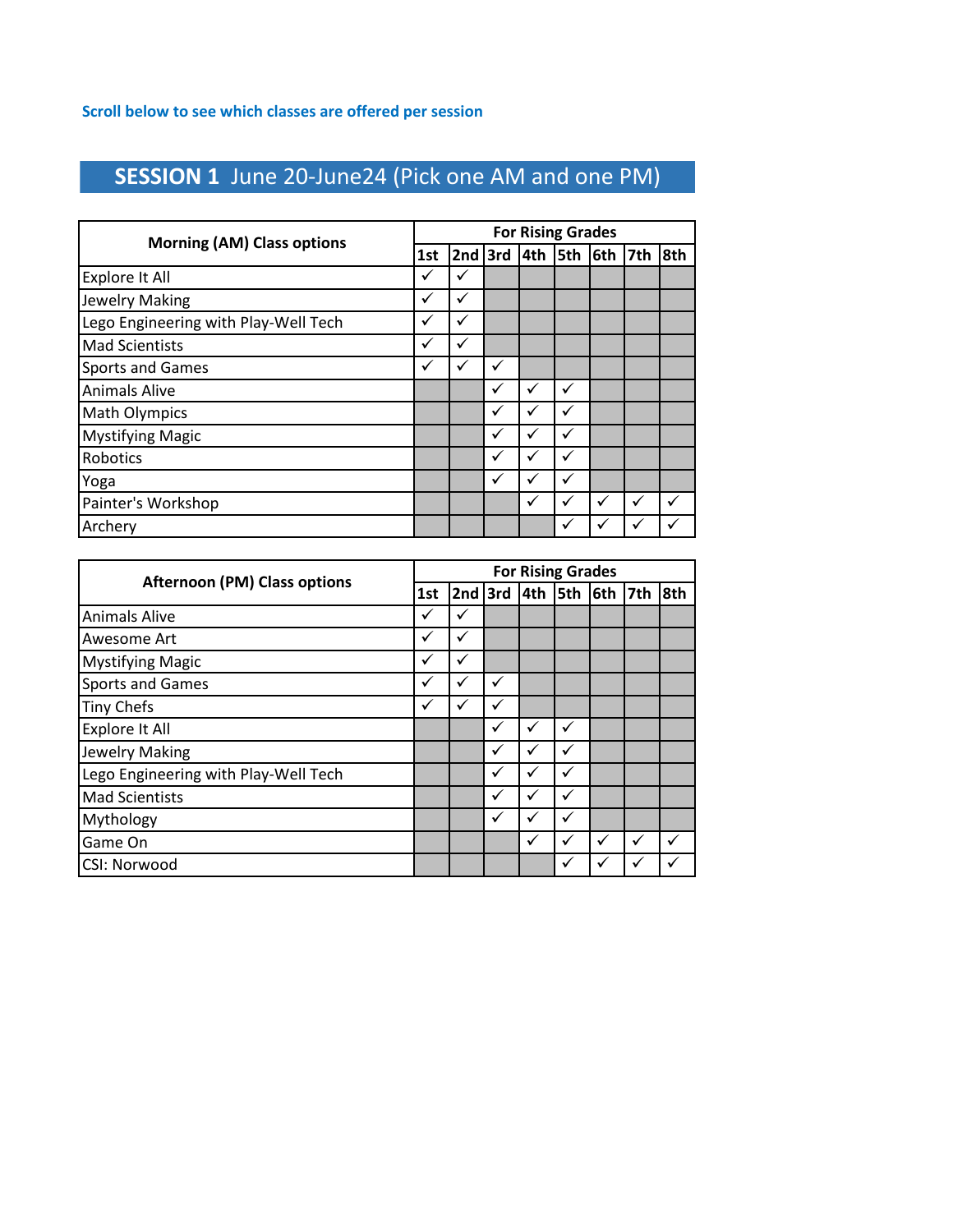## **SESSION 2** June 27-July 8 (Pick one AM and one PM Class)

|                                      |     |   |           |     | <b>For Rising Grades</b> |     |     |     |
|--------------------------------------|-----|---|-----------|-----|--------------------------|-----|-----|-----|
| <b>Morning (AM) Class Options</b>    | 1st |   | $2nd$ 3rd | 4th | <b>5th</b>               | 6th | 7th | 8th |
| Ceramics                             | ✓   | ✓ |           |     |                          |     |     |     |
| Chess                                | ✓   | ✓ |           |     |                          |     |     |     |
| <b>Destination Space</b>             | ✓   | ✓ |           |     |                          |     |     |     |
| Lego Engineering with Play-Well Tech | ✓   | ✓ |           |     |                          |     |     |     |
| Math Mania                           | ✓   | ✓ |           |     |                          |     |     |     |
| <b>Sports and Games</b>              | ✓   | ✓ | ✓         |     |                          |     |     |     |
| <b>Chemical Reactions</b>            |     |   | ✓         | ✓   | ✓                        |     |     |     |
| Duct Tape Art                        |     |   | √         | ✓   | ✓                        |     |     |     |
| Improv                               |     |   | v         | ✓   | ✓                        |     |     |     |
| <b>Mystifying Magic</b>              |     |   | ✔         | ✓   | ✓                        |     |     |     |
| Robotics                             |     |   | ✓         | ✓   | ✓                        |     |     |     |
| Photography                          |     |   |           | ✓   | ✓                        | ✓   | ✓   | ✓   |
| Archery                              |     |   |           |     | ✓                        | ✓   | ✓   |     |

|                                      |     |   |              | <b>For Rising Grades</b> |   |           |   |              |
|--------------------------------------|-----|---|--------------|--------------------------|---|-----------|---|--------------|
| <b>Afternoon (PM) Class Options</b>  | 1st |   | 2nd $3rd$    | $4th$ 5th                |   | $6th$ 7th |   | 8th          |
| Foil Art                             | ✓   | ✓ |              |                          |   |           |   |              |
| <b>Mystifying Magic</b>              | ✓   | ✓ |              |                          |   |           |   |              |
| Nature Art                           | ✓   | ✓ |              |                          |   |           |   |              |
| Pirate Adventure                     | ✓   | ✓ |              |                          |   |           |   |              |
| <b>Tech Time</b>                     | ✓   | ✓ |              |                          |   |           |   |              |
| <b>Sports and Games</b>              | ✓   | ✓ | $\checkmark$ |                          |   |           |   |              |
| <b>Tiny Chefs</b>                    | ✓   | ✓ | $\checkmark$ |                          |   |           |   |              |
| Free Swim                            | ✓   | ✓ | $\checkmark$ | $\checkmark$             | ✓ |           |   |              |
| Ceramics                             |     |   | ✓            | ✓                        | ✓ |           |   |              |
| Chess                                |     |   | $\checkmark$ | ✓                        | ✓ |           |   |              |
| Flight                               |     |   | $\checkmark$ | ✓                        | ✓ |           |   |              |
| Lego Engineering with Play-Well Tech |     |   | ✓            | ✓                        | ✓ |           |   |              |
| Mythology                            |     |   | ✓            | ✓                        | ✓ |           |   |              |
| Game On                              |     |   |              | ✓                        | ✓ | ✓         | ✓ | $\checkmark$ |
| <b>Movie Making</b>                  |     |   |              |                          |   | ✓         | ✓ |              |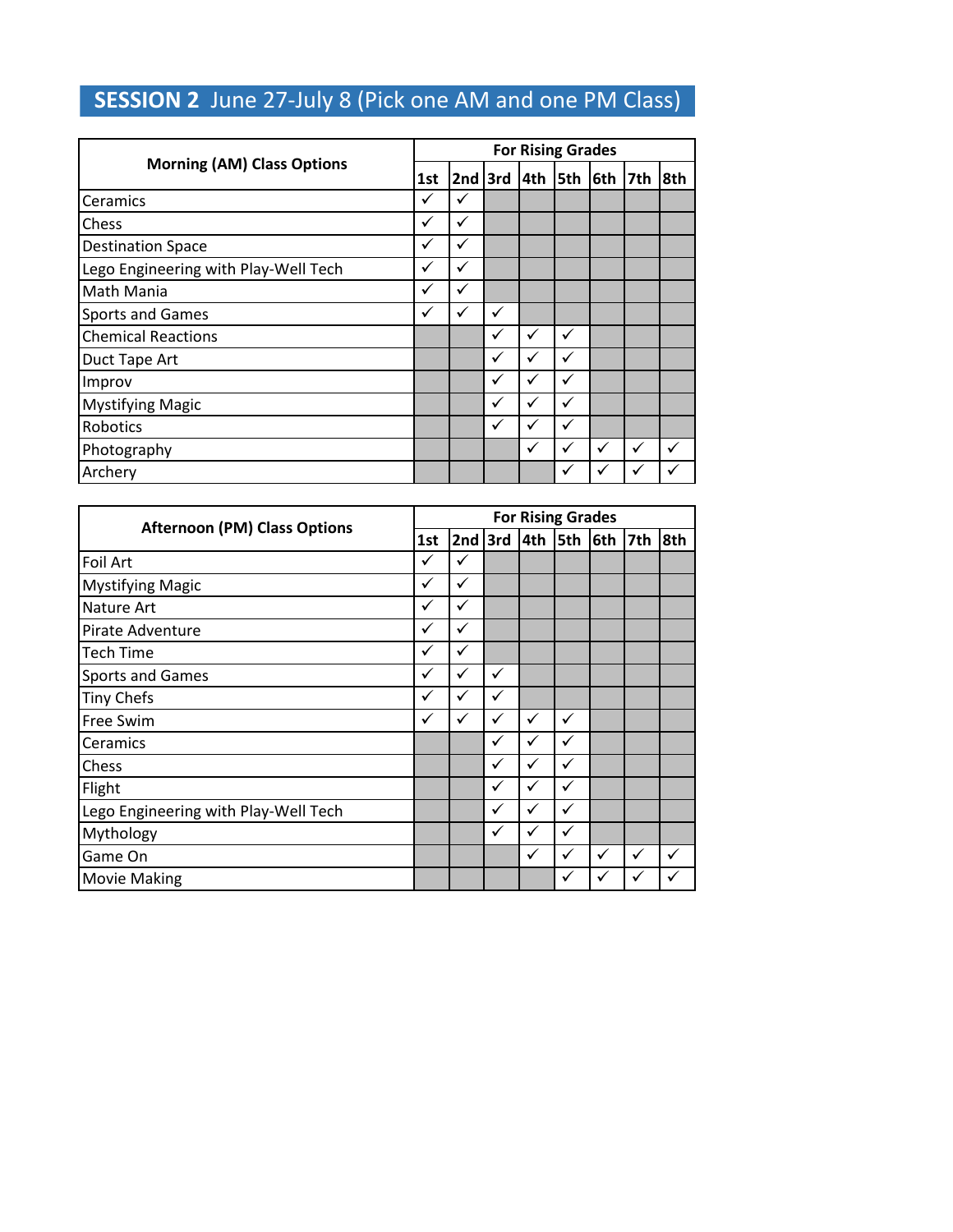### **SESSION 3** July 11-July 22 (Pick one AM and one PM Class)

|                                   |     |                           |   | <b>For Rising Grades</b> |   |   |     |     |
|-----------------------------------|-----|---------------------------|---|--------------------------|---|---|-----|-----|
| <b>Morning (AM) Class Options</b> | 1st | $2nd$ 3rd $4th$ 5th $6th$ |   |                          |   |   | 7th | 8th |
| Awesome Art                       | x   | X                         |   |                          |   |   |     |     |
| Car Mania                         | X   | Ιx                        |   |                          |   |   |     |     |
| Chess                             | x   | Ιx                        |   |                          |   |   |     |     |
| Fun with Theater                  | X   | Ιx                        |   |                          |   |   |     |     |
| Lego Design with DEILAB           | x   | x                         |   |                          |   |   |     |     |
| <b>Mad Scientists</b>             | X   | lχ                        |   |                          |   |   |     |     |
| <b>Reading Booster</b>            | x   | Ιx                        |   |                          |   |   |     |     |
| <b>Sports and Games</b>           | X   | Ιx                        | X |                          |   |   |     |     |
| <b>Animals Alive</b>              |     |                           | X | X                        | X |   |     |     |
| Ceramics                          |     |                           | x | X                        | X |   |     |     |
| It's Electric                     |     |                           | x | X                        | X |   |     |     |
| Minecraft - FILLED                |     |                           | x | X                        | X |   |     |     |
| <b>Mystifying Magic</b>           |     |                           | x | X                        | X |   |     |     |
| Wearable Art                      |     |                           | x | X                        | X |   |     |     |
| Yoga                              |     |                           | x | x                        | X |   |     |     |
| <b>Advanced Cooking</b>           |     |                           |   | x                        | X | X | X   | X   |
| Graffiti Art                      |     |                           |   |                          | X | X | X   | x   |

|                                     |     |   |   |   | <b>For Rising Grades</b> |                                 |   |     |
|-------------------------------------|-----|---|---|---|--------------------------|---------------------------------|---|-----|
| <b>Afternoon (PM) Class Options</b> | 1st |   |   |   |                          | $2nd$ 3rd $ 4th$ 5th $ 6th$ 7th |   | 8th |
| <b>Animals Alive</b>                | X   | X |   |   |                          |                                 |   |     |
| Ceramics                            | X   | X |   |   |                          |                                 |   |     |
| <b>Digital Creations</b>            | X   | x |   |   |                          |                                 |   |     |
| Let's Dance!                        | X   | X |   |   |                          |                                 |   |     |
| <b>Mystifying Magic</b>             | X   | x |   |   |                          |                                 |   |     |
| <b>Sports and Games</b>             | X   | x | x |   |                          |                                 |   |     |
| <b>Tiny Chefs</b>                   | X   | x | X |   |                          |                                 |   |     |
| Free Swim                           | ΙX  | X | X | x | x                        |                                 |   |     |
| <b>Cartooning and Comics</b>        |     |   | x | X | x                        |                                 |   |     |
| Chess                               |     |   | x | X | x                        |                                 |   |     |
| Dance Crew                          |     |   | X | x | x                        |                                 |   |     |
| <b>Fashion Fanatics</b>             |     |   | x | X | x                        |                                 |   |     |
| Inventor's Lab                      |     |   | x | X | x                        |                                 |   |     |
| Lego Design with DEILAB             |     |   | x | X | x                        |                                 |   |     |
| <b>Mission Impossible</b>           |     |   | x | x | x                        |                                 |   |     |
| Game On                             |     |   |   | X | X                        | x                               | X | x   |
| CSI: Norwood                        |     |   |   |   | X                        | x                               | X | X   |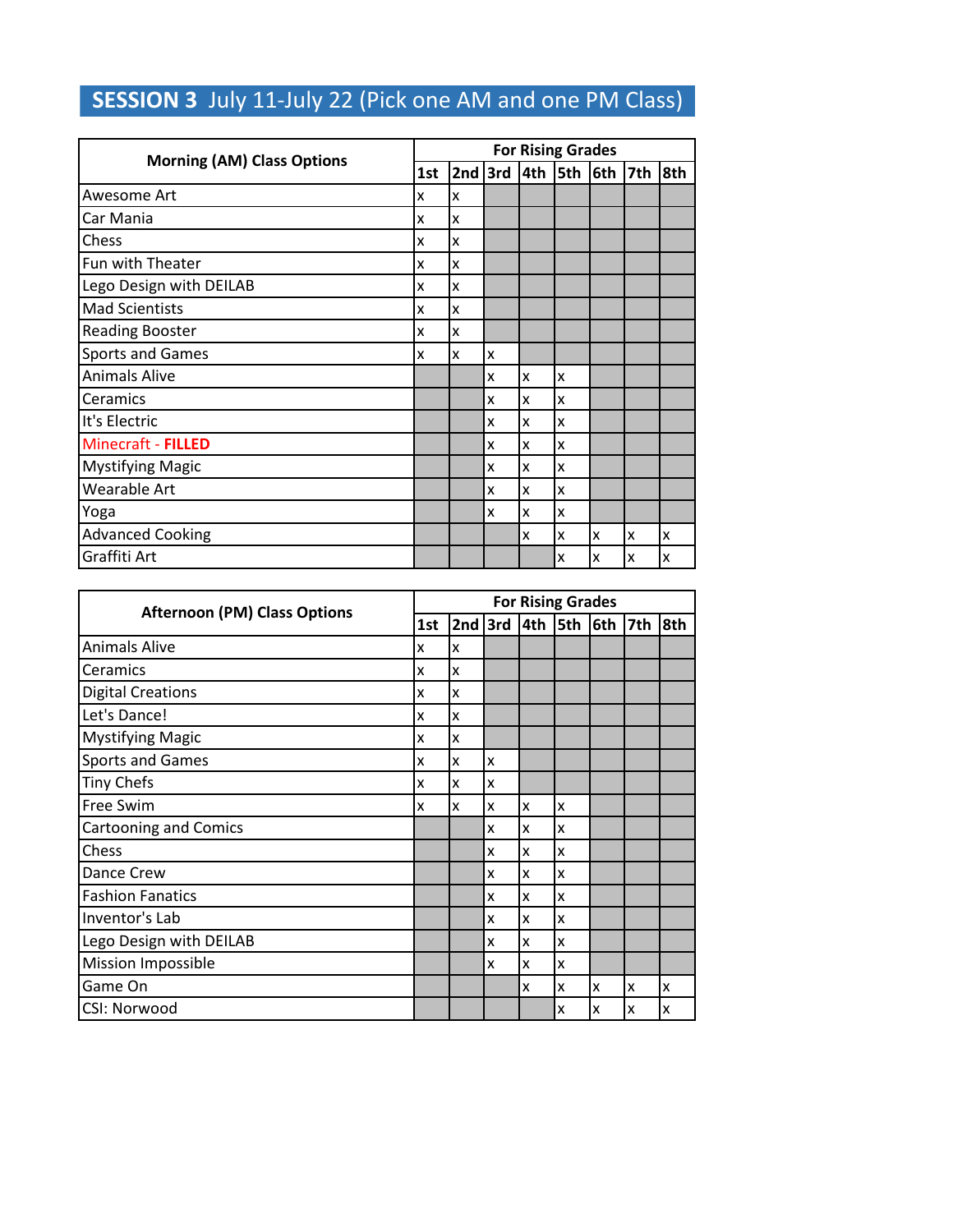### **SESSION 4** July 25-Aug. 5 (Pick one AM and one PM Class)

|                                   |     |           |   | <b>For Rising Grades</b> |    |         |     |     |
|-----------------------------------|-----|-----------|---|--------------------------|----|---------|-----|-----|
| <b>Morning (AM) Class Options</b> | 1st | $2nd$ 3rd |   | 4th                      |    | 5th 6th | 7th | 8th |
| Ceramics                          | x   | x         |   |                          |    |         |     |     |
| Lego Design with DEILAB           | x   | x         |   |                          |    |         |     |     |
| Let's Dance!                      | X   | X         |   |                          |    |         |     |     |
| <b>Reading Booster</b>            | x   | x         |   |                          |    |         |     |     |
| <b>Tech Time</b>                  | x   | x         |   |                          |    |         |     |     |
| <b>Sports and Games</b>           | x   | x         | X |                          |    |         |     |     |
| <b>English Immersion</b>          | x   | x         | X | x                        | Ιx | lχ      | x   | X   |
| <b>Ancient Worlds</b>             |     |           | x | X                        | x  |         |     |     |
| Caligraphy                        |     |           | x | x                        | X  |         |     |     |
| Center Stage                      |     |           | x | X                        | x  |         |     |     |
| Minecraft                         |     |           | x | x                        | Ιx |         |     |     |
| Rocks Rock!                       |     |           | x | x                        | x  |         |     |     |
| Sketch Book                       |     |           | x | x                        | X  |         |     |     |
| <b>Advanced Cooking</b>           |     |           |   | x                        | X  | X       | x   | x   |
| Archery                           |     |           |   |                          | X  | x       | x   | x   |

| <b>Afternoon (PM) Class Options</b> |     |           |   | <b>For Rising Grades</b> |   |   |     |     |
|-------------------------------------|-----|-----------|---|--------------------------|---|---|-----|-----|
|                                     | 1st | $2nd$ 3rd |   | $4th$ 5th $6th$          |   |   | 7th | 8th |
| Math Mania                          | x   | x         |   |                          |   |   |     |     |
| <b>Rocks Rock!</b>                  | x   | x         |   |                          |   |   |     |     |
| Storybook Theater                   | x   | x         |   |                          |   |   |     |     |
| Water Color                         | x   | X         |   |                          |   |   |     |     |
| Woodcrafts                          | x   | X         |   |                          |   |   |     |     |
| <b>Sports and Games</b>             | x   | X         | X |                          |   |   |     |     |
| <b>Tiny Chefs</b>                   | x   | x         | x |                          |   |   |     |     |
| Free Swim                           | x   | x         | X | x                        | X |   |     |     |
| <b>Cartooning and Comics</b>        |     |           | x | x                        | x |   |     |     |
| Ceramics                            |     |           | X | x                        | X |   |     |     |
| <b>Chemical Reactions</b>           |     |           | x | x                        | X |   |     |     |
| <b>Fashion Fanatics</b>             |     |           | x | x                        | X |   |     |     |
| Lego Design with DEILAB             |     |           | x | x                        | X |   |     |     |
| Zumba                               |     |           | x | x                        | x |   |     |     |
| Game On                             |     |           |   | x                        | x | X | X   | x   |
| <b>Graphic Design</b>               |     |           |   |                          | X | X | x   | x   |